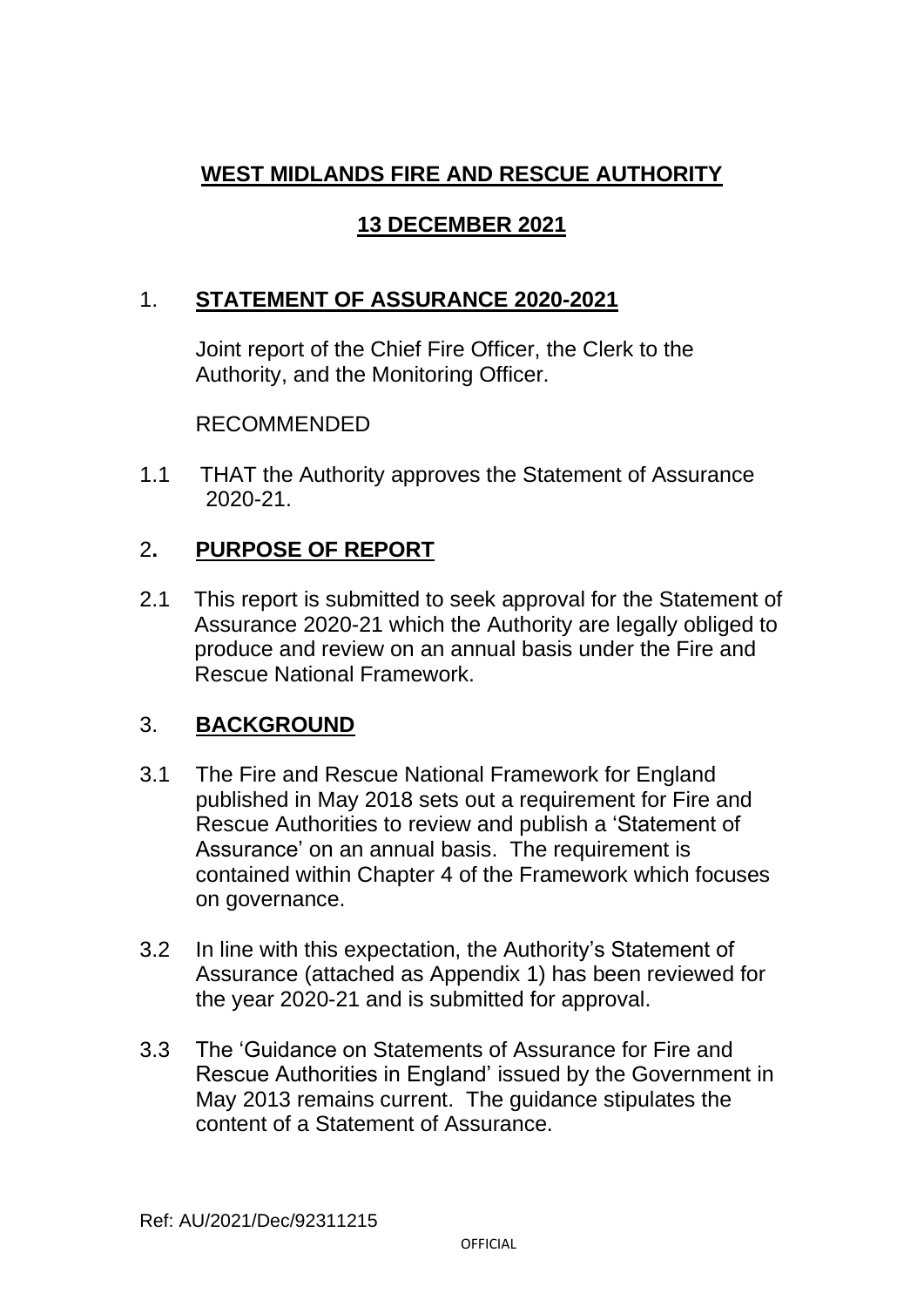The following three key areas must form part of any Statement of Assurance:

- Financial
- **Governance**
- Operational
- 3.4 Additionally, the guidance states that Fire and Rescue Authorities may wish to include a section on any potential improvements they have identified across their accounting, governance, or operational responsibilities to communities. These have been included in the three main areas above to assist the contextual flow of the statement; reflecting work to continuously improve our Service Delivery Model through the integration of Prevention, Protection and Response activity to deliver our vision of 'Making West Midlands safer, stronger and healthier'.
- 3.5 With regard to our arrangements the following are all part of West Midlands Fire and Rescue Authority's (WMFRA) assurance process.

# 3.5.1 **Financial**

The Authority publishes its Statement of Accounts, pay policy, transparency data, internal and external audit information. Each year the auditors discharge pre-agreed audit plans and are invited to the Fire Authority and Audit and Risk Committee to give their findings. Additionally, the outcomes are published via Fire Authority meetings, the internet and contained within the Annual Report.

#### 3.5.2 **Governance**

Each year the Authority produces its Annual Governance Statement in support of its accounts. This statement expresses the measures undertaken to ensure propriety. In addition, the Fire Authority maintains a level of scrutiny of the Service through its governance framework, the reports of which are all publicly available.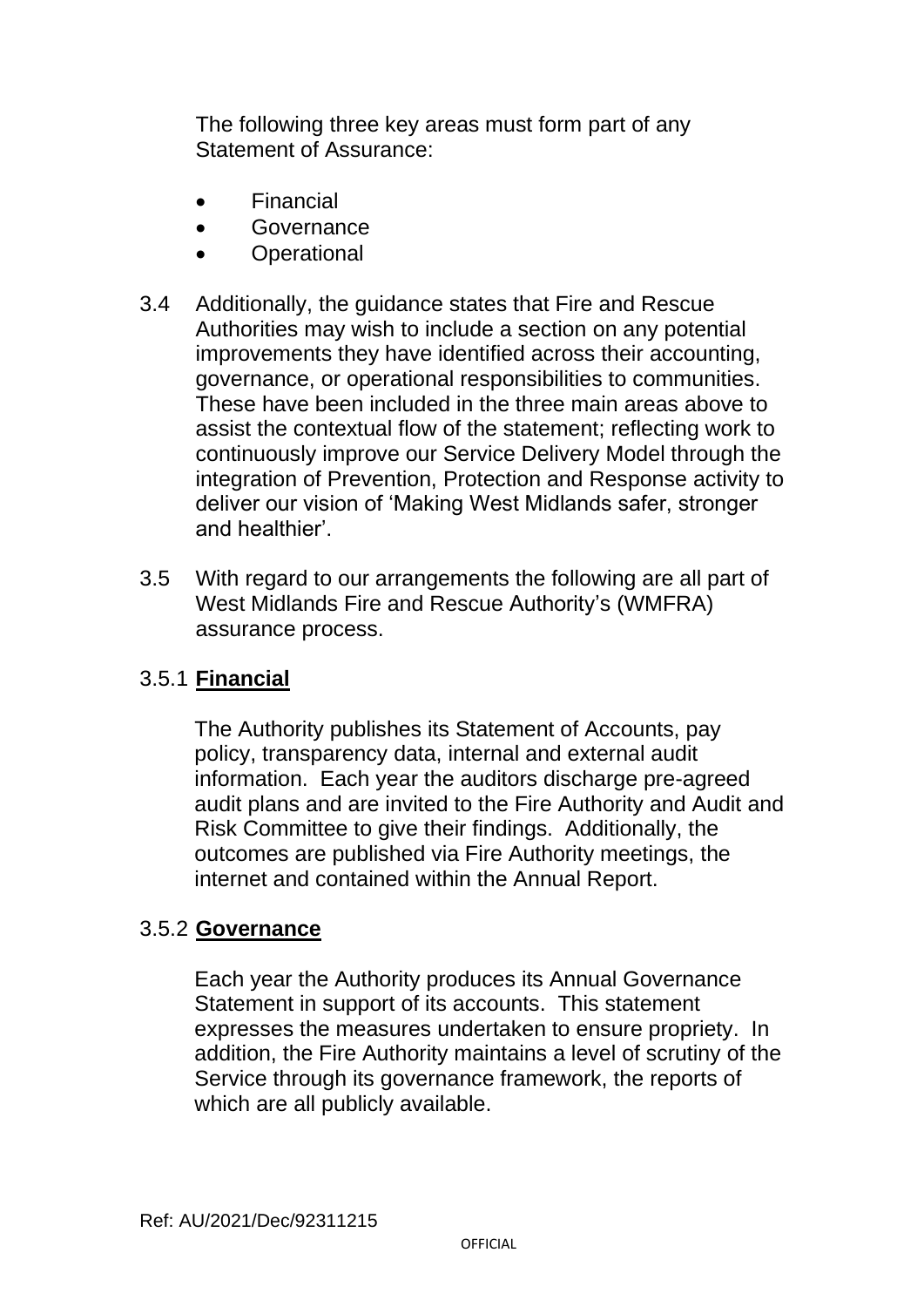### 3.5.3 **Operational**

The Fire Authority publishes and consults on its Community Safety Strategy (Community Risk Management Plan) on at least a three-yearly basis. This process of consultation is robust and is in line with the Fire Authority's own consultation strategy which is based on government guidance.

- 3.6 It is reassuring to note that the majority of the information required as part of the Statement of Assurance is established within the organisation and the vast majority of the documents are already within the public domain. We do acknowledge the benefits of bringing our key financial, governance and operational assurances together within a single document in terms of providing transparency and assurance to our staff, communities, partners and the Government. The Statement of Assurance also ensures compliance with our specific data transparency requirements, for example the Local Government Transparency Code.
- 3.7 The Authority is required to review this document annually to reflect the previous year's activity.

# 4. **EQUALITY IMPACT ASSESSMENT**

4.1 In preparing this report an initial Equality Impact Assessment is not required and has not been carried out. The matters contained in this report do not relate to a policy change.

#### 5. **LEGAL IMPLICATIONS**

- 5.1 The preparation of the Statement of Assurance document is a legal requirement as part of the Fire and Rescue National Framework for England.
- 5.2 There are no matters arising out of this report that are required to be brought to the attention of the Monitoring **Officer**